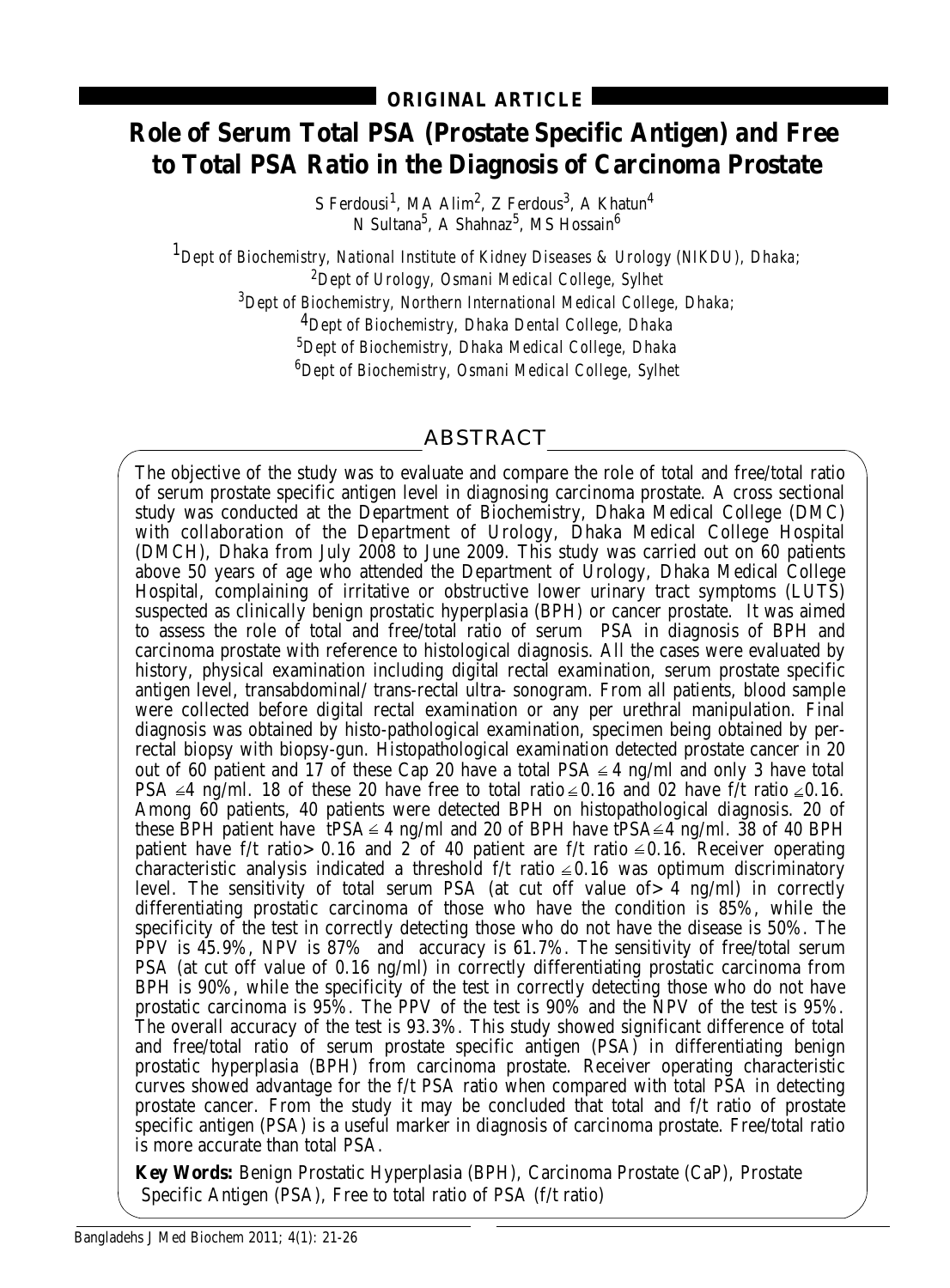## Introduction

Cancer of prostate is the second commonest malignancy in men<sup>1</sup>. Benign prostatic hyperplasia (BPH) is the most common benign neoplasm in men and its incidence is age related. The prevalence of histological BPH in autopsy studies rises from approximately 20% in men aged 41-50 years, to 50% in men aged 51-60 years and to over 90% in men older than 80 years2. Wang and his colleagues isolated prostate specific antigen (PSA) from prostate tissue which cast a new light in the diagnosis and prognosis of carcinoma prostate3. The simplest way to rule out carcinoma prostate currently is by PSA estimation in conjunction with digital rectal examination (DRE), transrectal ultrasonography (TRUS) and systemic biopsy sampling4.

PSA is a 34 kDa serine protease produced by both benign and malignant prostatic epithelial cells5. PSA is a chymotrypsin like serine protease produced and secreted at high concentration into seminal fluid, in which its role is to dissolve the gel forming after ejaculation. As a tumor marker, PSA is organ specific rather than tumor associated. It's use as a marker for prostate cancer is based on the fact that only small amounts of PSA leak from the normal prostate into circulation, thus the serum concentrations are normally about one million fold lower than those in seminal plasma. In prostatic disease, the serum concentration of PSA are often elevated due to increased leakage or abnormal secretion of PSA into the circulation. In general the serum concentrations are proportional to the volume of prostatic epithelium, but the release of PSA from cancerous tissue is 30 fold that from the normal prostate and from benign prostatic hyperplasia (BPH) is 3 fold that from the normal prostate6. The PSA production by malignant cells is variable and is dependent on the degree of differentiation<sup>7</sup>.

PSA exists in several forms in serum and is predominantly complexed to protease inhibitors8. When PSA is released into the blood

PSA is bound primarily in sera by alpha-1 antichymotrypsin (ACT) and alpha-2 macroglobulin (AMG). A smaller fraction of PSA is unbound or free (fPSA)<sup>9</sup>. There are many immunoassays that measure total PSA (tPSA) i.e. PSA complexed to alpha-1 antichymotrypsin plus fPSA. Immune assay techniques have been developed to assess fPSA and PSA bound to ACT but not bound to AMG4. The measurement of free PSA and calculation of free to total ratio (f/tPSA) appears to able to reduce the number of unnecessary biopsies, with lower f/tPSA values in patients with prostate cancer than those with BPH10. Reference range of tPSA is 0-4 ng/ml 11. All Men with  $tPSA < 2.5$  ng/ml have low probability of having clinically detectable prostate cancer, whereas those with a tPSA>10ng/ml reportedly have a>50% chance of having detectable prostate cancer. A limitation to the use of tPSA testing has been its relative lack of specificity within the 4-10 ng/ml range, a diagnostic grey zone in which prostate cancer is present in 25% of patients8. Recent reports suggest a significant difference in the f/tPSA in patients with BPH or prostate cancer and the use of f/tPSA ratio may be particularly helpful in patients with a serum total PSA level<10 ng/ml. Patients with PSA level of 4-10 ng/ml are diagnostically a problem as there is significant overlap in their total PSA values. For tPSA levels of 4-10 ng/ml, a f/tPSA ratio of  $< 0.16$  had a sensitivity of 53% and specificity of 76%4.

A cross-sectional study was conducted to detect total PSA (tPSA) and free/ total ratio of PSA in BPH and carcinoma prostate patients in population who came for consultation due to urological symptoms. Those patients having total PSA level more than 10 ng/ml, were selected for biopsy and patients with total PSA level between 4-10 ng/ml, among whose free/total PSA ratio less than 0.16 were also selected for biopsy. Rest of the patients were undergone histopathological examination after operation. Total PSA (tPSA) and free/ total ratio of PSA level in carcinoma prostate and BPH was compared in this study.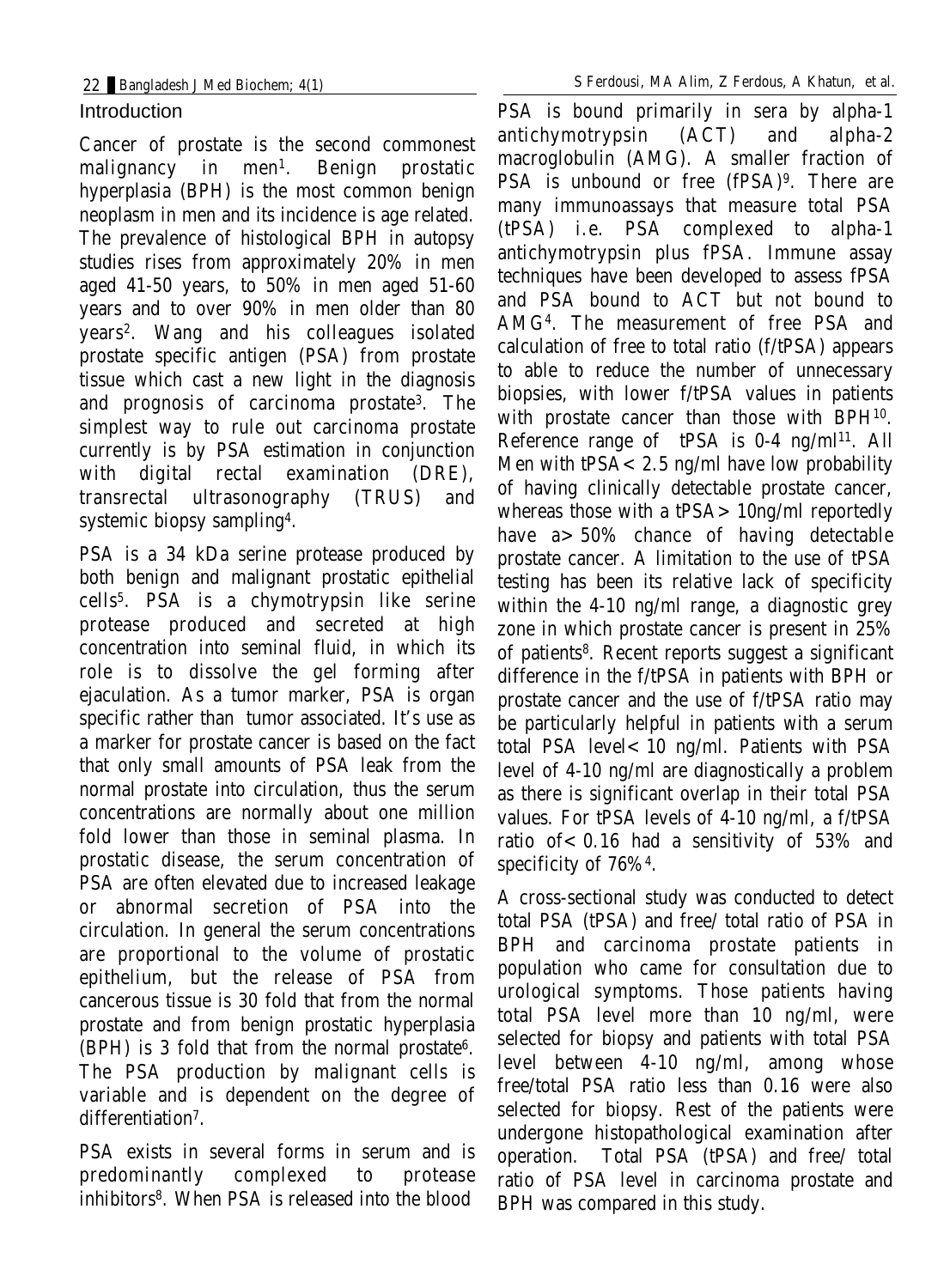Meterials and Methods

A cross sectional study was conducted at the Department of Biochemistry, Dhaka Medical College (DMC) with active co-operation of the Department of Urology, Dhaka Medical College Hospital (DMCH), Dhaka, with due permission of authority from July 2008 to June 2009. Study population included the male patients above 50 years of age, who attended the Department of Urology, Dhaka Medical College Hospital, Dhaka, complaining irritative or obstructive lower urinary tract symptoms (LUTS) suspected as clinically benign prostatic hyperplasia (BPH) or cancer prostate. Total 60 cases were selected by purposive sampling technique according to selection criteria. The inclusion criteria were a) Male patients above 50 years of age with enlarged prostate, b) Digital rectal examination findings enlarged/nodular/firm/hard prostate, c) Presence of lower urinary tract symptoms such as frequency, urgency, hesitancy, poor flow, incontinence, nocturia etc. Patients were excluded from the study if they had; a)Tender prostate in digital rectal examination, b) Previous history of TURP, c) Enlarged Prostate with renal failure (acute and chronic), d) Heart failure.

Base line study of each patient was evaluated by history, physical examination including digital rectal examination and serum PSA level (total PSA, and f/t ratio). Ultra sonogram of prostate was done for echogenicity of prostate. Transrectal ultrasound guided or digital guided biopsy was done by Monopty gun.

Data was compiled and statistical analysis was done using computer based software, Statistical Package for Social Science (SPSS); version 12, using performance of diagnostic test. (ROC) Receiver operating characteristic analysed to compare the performance of tPSA and f/tPSA for diagnosis of carcinoma prostate.

### **Results**

The present study, intended to determine the value of the ratio of free PSA to total PSA in differentiating carcinoma of the prostate from

BPH, selected 60 cases diagnosed by DRE/TRUS either as carcinoma or BPH. All the patients were investigated for both total and free PSA level. Biopsy material taken from the prostate was sent for histopathological diagnosis. The sensitivity, specificity, positive and negative predictive values, percentages of false positive and false negative and overall accuracies all were computed for total PSA, and free PSA to total PSA ratio against histopathological diagnosis. The findings of the study obtained from data analysis are presented below.

**Table I:** Distribution of serum total PSA among the patients

| Total PSA in ng/ml No. of patients                                                                             |  |
|----------------------------------------------------------------------------------------------------------------|--|
| >109(15%)                                                                                                      |  |
| 4-10 28(46.6%)                                                                                                 |  |
| $< 423 (38.3\%)$                                                                                               |  |
| What I all the Charles of the Charles of Control of the Charles of the Charles of the Charles of the Charles o |  |

**Table I** illustrates the distribution of study subjects by total serum PSA. Of the 60 subjects, about one-third (38.3%) of the patients had total serum PSA $< 4$  ng/ml, 46.6% patients had 4-10 ng/ml and 15.0% patients had>10 ng/ml.

**Table II:** Diagnostic performance of tPSA for Diagnosis of carcinoma prostate

| Histopathological Diagnosis                                    |    |                 |                                                                        |
|----------------------------------------------------------------|----|-----------------|------------------------------------------------------------------------|
|                                                                |    |                 | Total serum PSA Number of Cardinoma prostate Number of BPHTotal Number |
| $(ng/ml)$ patients                                             |    | <i>patients</i> | <i>patients</i>                                                        |
| > 4.17                                                         | 20 |                 | 37                                                                     |
| 4 03                                                           | 20 |                 | 23                                                                     |
| $\stackrel{\scriptstyle\angle}{\overline{\mathbf{T}}}$ otal 20 |    |                 |                                                                        |
|                                                                | 40 |                 | 60                                                                     |

*Sensitivity = 85%, Specificity = 50%, PPV = 45.9%, NPV = 87% and Accuracy = 61.7%*

Table II shows the diagnostic performance of test result of total serum PSA in differentiating carcinoma prostate from BPH. The sensitivity of total serum PSA (at cut off value of  $> 4$  ng/ml) in correctly differentiating carcinoma prostate of those who had the condition was 85%, while the specificity of the test in correctly detecting those who did not have the disease was 50%. The positive predictive value (PPV) of the test was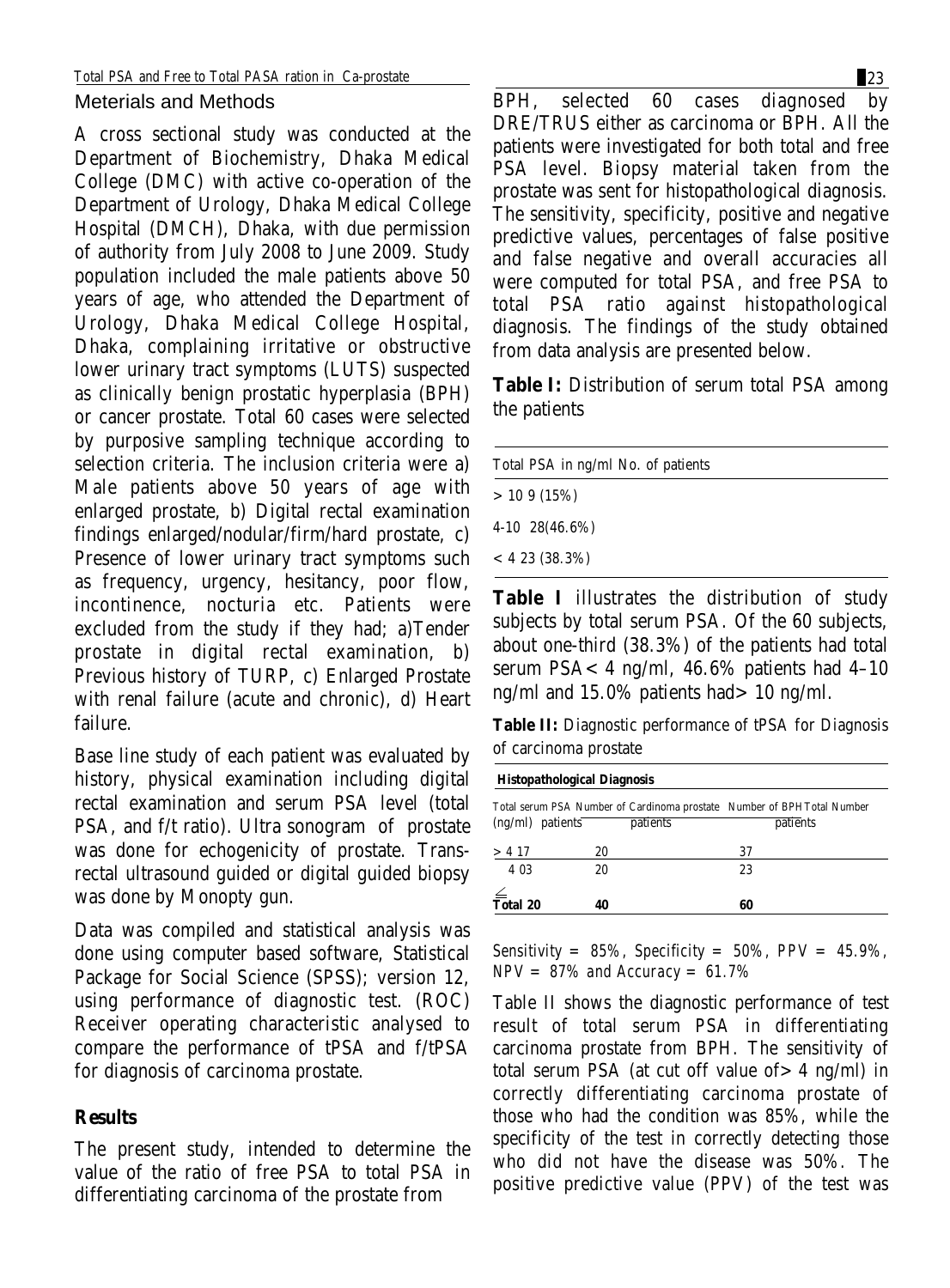45.9% and the negative predictive value (NPV) of the test was  $87\%$ . The test yielded false + ves 54.1% and false-ves 13%. The overall accuracy of the test thus derived from the formula was 61.7%.

**Table III:** Diagnostic performance of free/total PSA for Diagnosis of carcinoma prostate

 **Histopathological Diagnosis**

| f/t PSA ratio Number of Cardinoma prostate |          | <b>Number of BPHTotal Number</b> |
|--------------------------------------------|----------|----------------------------------|
| patients                                   | patients | patients                         |
| 0.618                                      | 2        | 20                               |
| > 0.1602                                   | 38       | 40                               |
| Total 20                                   | 40       | 60                               |

*Sensitivity = 90%, Specificity = 95%, PPV = 90%, NPV =95% and Accuracy = 93.3%*

**Table III** shows the diagnostic performance of the test result of free/total ratio of serum PSA in differentiating carcinoma prostate from BPH. The sensitivity of free/total serum PSA (at cut off value of 0.16 ng/ml) in correctly differentiating carcinoma prostate from BPH was 90%, while the specificity of the test in correctly detecting those who did not have carcinoma prostate was 95%. The positive predictive value (PPV) of the test was 90% and the negative predictive value (NPV) of the test was  $95\%$ . The test yielded false  $+$  ves and false –ves 10% and 5% respectively. The overall accuracy of the test thus derived from the formula was 93.3%.

ROC curves for total PSA and f/t ratio of PSA



Fig 01: ROC curves for total PSA and f/t ratio of PSA. Green curve indicate total PSA and red curve indicate f/t ratio of PSA.

The ROC curves had an area of 0.84 for tPSA and 0.95 for f/t PSA ratio, showing that the latter test was better.

### **Discussion**

The present study was aimed to assess the role of total PSA, and free: total ratio of PSA in

diagnosis of BPH & carcinoma prostate. All cases were purposively selected from Department of urology of Dhaka Medical College Hospital age above 50 years who has been suffering from lower Urinary tract symptoms due to either benign prostatic hyperplasia or carcinoma prostate.

In the present study, among 60 patients, 23 (38.33%) had a total PSA in the normal range of  $0 - 4$  ng/ml, while 09 (15%) had levels of  $> 10$ ng/ml. Patients with serum tPSA of 4-10 ng/ml which is known as diagnostic gray zone was 28 (46.67%). In this study, the patients with BPH  $(n = 40)$ , total PSA level in 20 patients was below 4 ng/ml, in 20 cases it was between 4 to 10 ng/ml. In carcinoma prostate  $(n=20)$ , total PSA level in 03 case was below 4 ng/ml, in 08 cases between 4 to 10 ng/ml and in 09 cases it was more than 10 ng/ml. ROC curve had an area of 0.85 for total PSA. At 4 ng/ml was the best threshold, Sensitivity, specificity, positive predictive value and accuracy of total PSA in differentiating prostatic carcinoma from BPH were 85%, 50%, 45.9%and 61.3% respectively.

Rietbergen et al 12. studied 499 men with total PSA level greater than 4 ng/ml, where he detected 80.2% prostate cancer, 482 men with total PSA<4 ng/ml, cancer were found in 19.8% cases. Transrectal ultrasound guided biopsy was done in all cases. In this study, 23 men with total PSA level $<$  04 ng/ml, and cancer was detected 03 (13%) cases and 37 men with total PSA level>04 ng/ml, and cancer was detected 17 (45.9%) of cases.

Another study was done by Onur et al 9. (2003) on 102 patients, of which 61 BPH and 41 carcinoma prostate. Total PSA levels in both group ranged from 0.4 ng/ml to 30 ng/ml. Total PSA measurement revealed 56 patients with values above 4.0 ng/ml. Of the 61 patients with BPH, 20 (32%) had total PSA 4.0 ng/ml or more, and of the 41 patients with Ca prostate 36 (87%) showed elevated total PSA levels. In the present study, among the 40 patients with BPH, 20(50%) had total PSA more than 04 ng/ml, and among the 20 patients with carcinoma prostate 17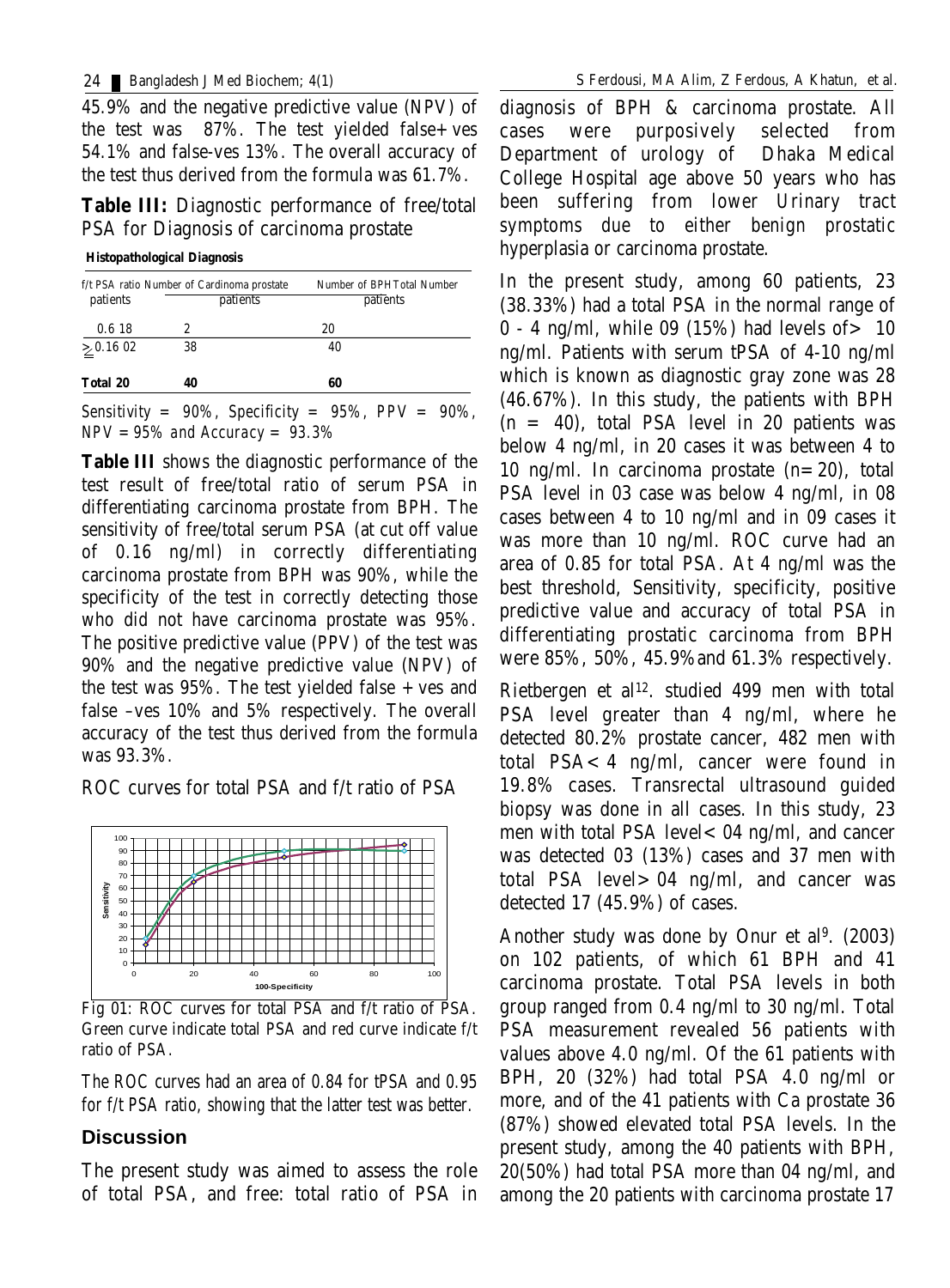(85%) had total PSA levels more than 04 ng/ml. From this study, it is suggested that total PSA increases in carcinoma prostate than BPH. So total PSA can be used as diagnostic tool in early detection of prostate cancer. But in the diagnostic grey zone (total PSA 4-10ng), total PSA alone cannot diagnose carcinoma prostate. Free to total ratio can be used to detect carcinoma of prostate in such a case.

Christensson et al 13. determined that ratio of free to total PSA in patients with carcinoma prostate is significantly lower than in men with BPH. Klinger et al 1. showed that free: total PSA ratio was better diagnostic marker than total PSA. Luderer et al 14. carried a study on 181 patients and free/total ratio PSA threshold was 0.20. They showed that sensitivity and specificity of free/total ratio were 87% and 52% respectively. Recker et al 15. on 333 consecutive patients. They showed that free to total PSA ratio had a higher specificity than total PSA at all sensitivity level (91%). Sensitivity, specificity and positive predictive value at a total PSA threshold of 4ng/ml were 88%, 57% and 40% respectively. At the same sensitivity of f/t PSA, the specificity and PPV were 66% and 45% respectively. Wolff et al<sup>11</sup>. studied on  $105$ patients and found f/tPSA was better at discriminating between patients with Ca prostate and those with BPH than was tPSA. The f/tPSA threshold was 0.14, the specificity was 80% and the sensitivity 84%; the overall accuracy of the test was 82%.The ROC curve has an area of 0.71 for total PSA and 0.85 for f/t ratio, showing the latter test is better. In this study, at threshold of 4 ng/ml, sensitivity, specificity and PPV of total PSA were 85%, 50% and 45.9% respectively but in case of free to total ratio of PSA, at threshold 0.16, these values were 90%, 95% and 90%. The overall accuracy of total PSA was (61.7%) and free to total ratio of PSA was (93.3%). The ROC curve has an area of 0.85 for total PSA and 0.95 for f/t ratio. So this study is compatible with the above mentioned studies.

A study was done by Akdas et al 16. studied 69 patients of age range 57-86 years. At the threshold 0.15 of free to total PSA ratio, in the diagnosis of prostatic carcinoma, the sensitivity, specificity, PPV and NPV were 76%, 77%, 52% and 91% respectively. In the present study, at the threshold of 0.16 of free to total PSA ratio, in the diagnosis of prostatic carcinoma and BPH, the sensitivity, specificity and PPV were 90%, 95% and 90% respectively. So our study was compatible with the study done by Akadas et al 16.

From the above study, we can suggest that total PSA along with free to total ratio can be used in early detection of prostate cancer and may play important role in reducing biopsy.

From the study, it may be concluded that serum total and f/t ratio of prostate specific antigen (PSA) is a useful marker in diagnosis of carcinoma prostate. Free/total ratio is more accurate than total PSA.

References

- 1. Klingler HC, Woo H, Rosario D, Cutinha PE, Anderson J, Ward AM et al. 1998, 'The value of prostate specific antigen (PSA) density and free: total PSA ratio in selecting patients with a normal digital rectal examination and intermediate total PSA levels for further investigation', Br J Urol, vol. 82, pp. 393- 397.
- 2. Narayan P, Neoplasm of the prostate gland', in Tanagho EA, Mc Annich JW, (ed), Smith's General Urology, 16th edition McGraw Hill, San Francisco 2004; 392-433.
- 3. Stamey TA and Mc Neal JE. Adenocarcinoma of prostate' in walsh PC, Retic AB, Vaughan ED, Wein AJ, (ed.), Campbell's Urology, 8th edn, WB Saunders Company, Philadelphia 1992; 4: 3014- 3018.
- 4. Leung HY, Lai LC, Day J, Thomson J, Neal DE & Hamdy FC. Serum free prostare specific antigen in the diagnosis of prostate cancer, B J Urol 1997; 80: 256-259.
- 5. Ellis WJ & Brawer MK. PSA in benign prostatic hyperplasia and prostatic intraepithelial neoplasia, Urologic Clinics of North America 1997; 20: 621- 625.
- 6. Stenman UH. Prostate specific antigen, clinical use and staging, an overview, Br J Urol 1997; 79: 53-60.